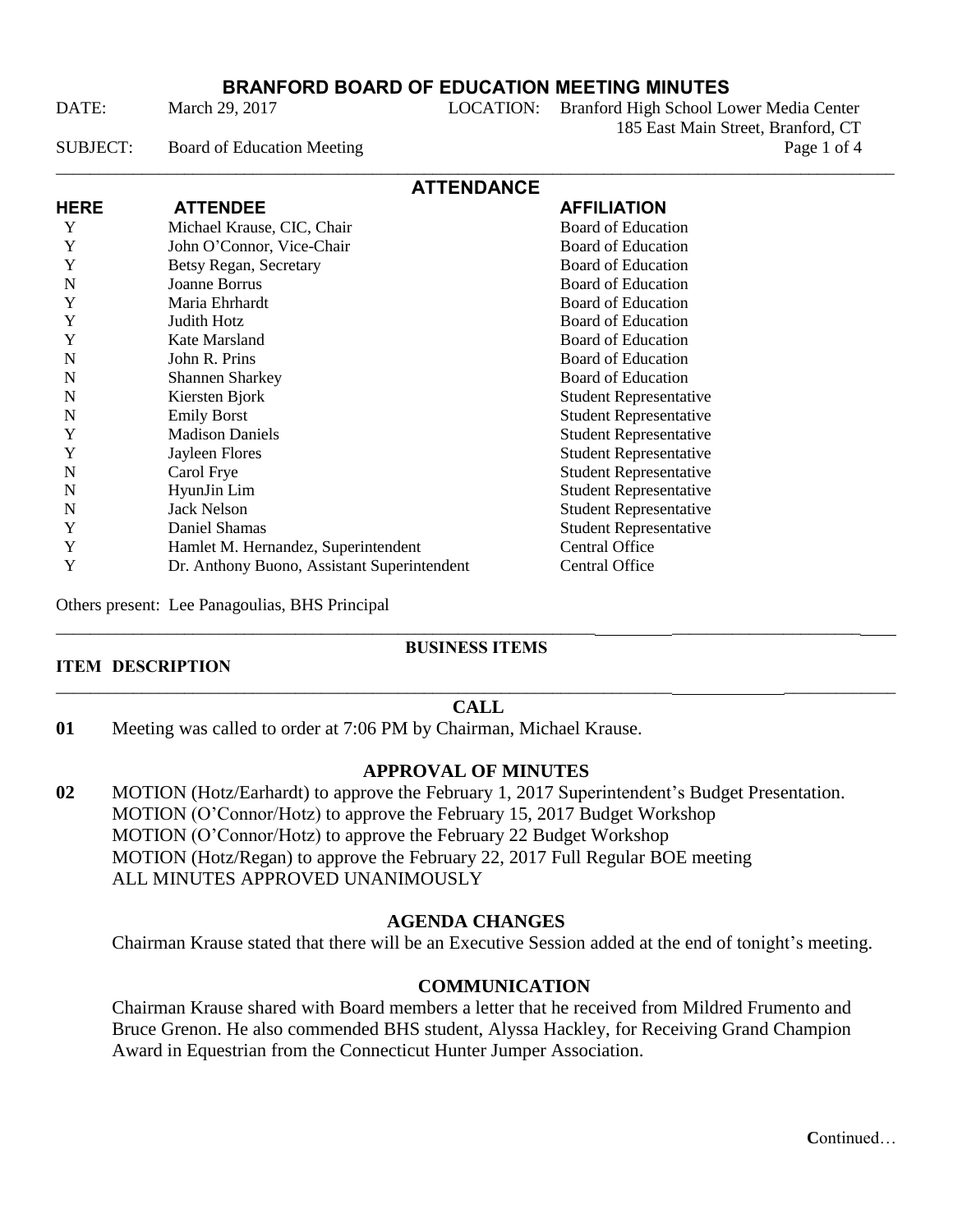#### **BRANFORD BOARD OF EDUCATION MEETING MINUTES**

DATE: March 29, 2017 LOCATION: Branford High School Lower Media Center 185 East Main Street, Branford, CT SUBJECT: Board of Education Meeting Page 2 of 4

#### \_\_\_\_\_\_\_\_\_\_\_\_\_\_\_\_\_\_\_\_\_\_\_\_\_\_\_\_\_\_\_\_\_\_\_\_\_\_\_\_\_\_\_\_\_\_\_\_\_\_\_\_\_\_\_\_\_\_\_\_\_\_\_\_\_\_\_\_\_\_\_\_\_\_\_\_\_\_\_\_\_\_\_\_\_\_\_\_\_\_ **RECOGNITION**

#### **A. BHS Dance Team**

Chairman Krause and Superintendent Hernandez recognized BHS Dance Team coaches, Jacqueline Montano and Megan Palluzzi and the BHS Dance Team students for their recent accomplishments including coming in first place in the New England Regionals Varsity Hip Hop and Jazz Divisions.

#### **PRESENTATION**

#### **A. BHS New England Association of Schools and Colleges (NEASC) ACCREDITATION REPORT**

BHS Principal Lee Panagoulias and the BHS NEASC Visit Team gave a presentation on the BHS NEASC Accreditation Report. Principal Panagoulias stated that work for this visit started in 2014 and began with a stakeholders survey that included teachers, students, and parents. He also stated that all public high schools are required to go through the accreditation process every 10 years. In his presentation Principal Panagoulias discussed the Self Study Assessment, including the two difference standards; Teaching and Learning and Support Standards. Principal Panagoulias also discussed the NEASC visit to Branford High School. He stated that the visit team consisted of 16 members, it was a four day process that consisted of interviews with teachers, students parents, administrators and Board Members. A 106 page draft of the visitation report was received a month ago with highlighted commendations and 20 recommendations. Principal Panagoulias stated that the recommendations are meant to be actionable not critical.

#### **BOE STUDENT REPRESENTATIVE REPORT**

Student Representatives, Daniel Shamas, Madison Daniels and Jayleen Flores talked about CAPT testing for Sophomores. They reported that the recent SAT Testing Day for Juniors was held and in their opinion they thought it was a good way for students to see what it is like to prepare for college. They also stated that guidance counselors were encouraging students to start to look at colleges, which they found was a helpful process.

#### **SUPERINTENDENT'S REPORT/ WALSH INTERMEDIATE SCHOOL NEXT GENERATION UPDATE**

Superintendent Hernandez began his report by stated that the Week of the Young Child donated books *Happy in Our Ski,* to the Districts Pre-K classes. He also stated that the Week of the Young Child events will take place in April. Superintendent Hernandez reported that the Zoning Appeals meeting will take place in April. He encouraged all who are in favor of the WIS project to attend this meeting. Superintendent Hernandez reported that the Smarter Balanced Assessment (SBA) will commence after the Spring recess. He will be sending a letter home to parents discussing the testing shortly. At the April Teaching & Learning Committee meeting, Superintendent Hernandez will be discussing SBA results and how they are embedded in the States new accountability report. Superintendent Hernandez finished his report by stating that there will be a Public Building Committee meeting tomorrow night at Fire Headquarters.

**Continued**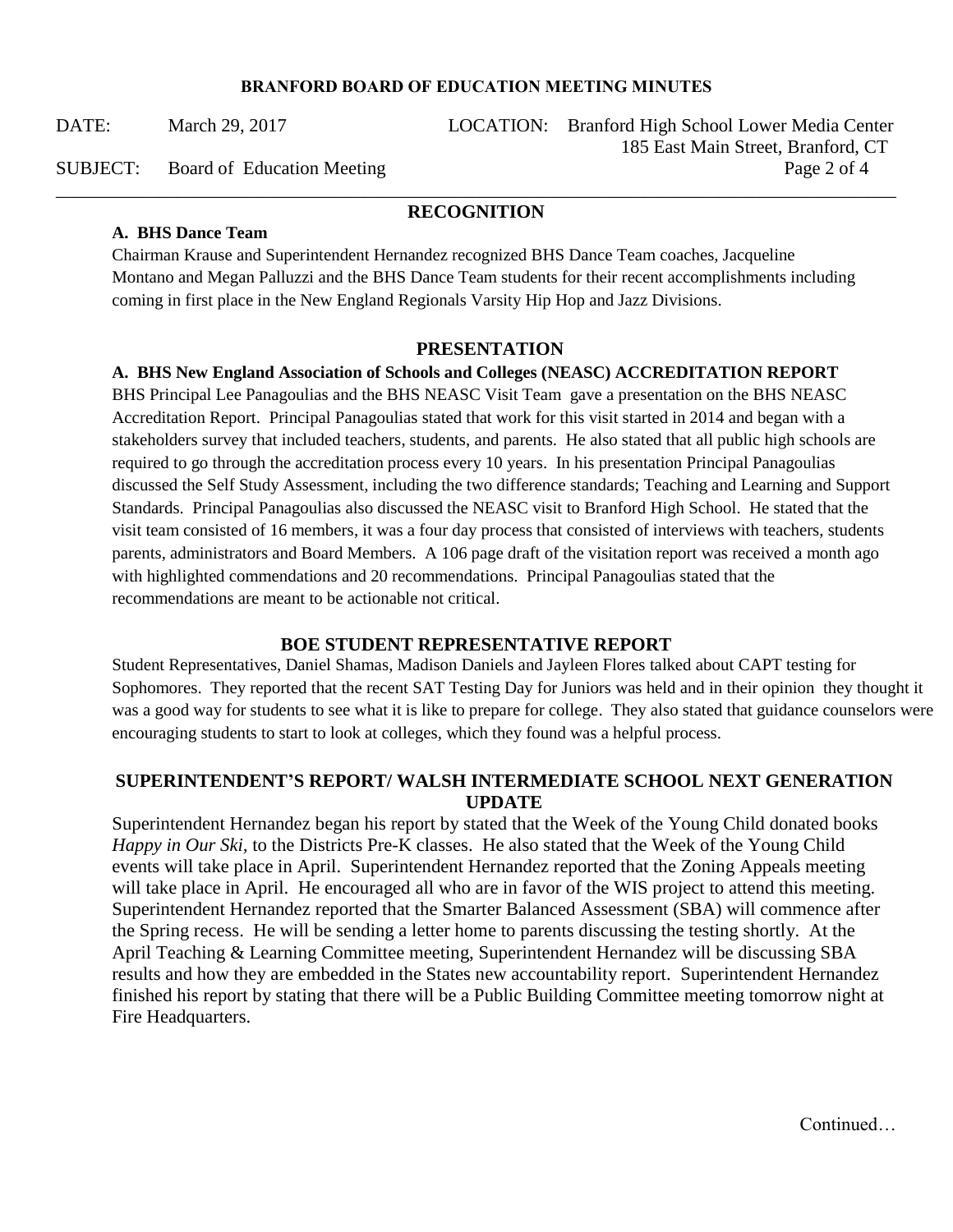#### **BRANFORD BOARD OF EDUCATION MEETING MINUTES**

DATE: March 29, 2017 LOCATION: Branford High School Lower Media Center

185 East Main Street, Branford, CT

#### SUBJECT: Board of Education Meeting Page 3 of 4

### \_\_\_\_\_\_\_\_\_\_\_\_\_\_\_\_\_\_\_\_\_\_\_\_\_\_\_\_\_\_\_\_\_\_\_\_\_\_\_\_\_\_\_\_\_\_\_\_\_\_\_\_\_\_\_\_\_\_\_\_\_\_\_\_\_\_\_\_\_\_\_\_\_\_\_\_\_\_\_\_\_\_\_\_\_\_\_\_\_\_ **CONSENT AGENDA**

# **03 A. Adoption of the K-5 Mathematic Program.**

 MOTION (O'Connor/Regan) to Adopt the K-5 Mathematics Program as discussed at the March 22, 2017 Special Teaching & Learning Committee Meeting. APPROVED UNANIMOUSLY

#### **DISCUSSION/ACTION ITEMS**

#### **04 A. BHS Choral Program Donation**

MOTION (Hotz/Earhardt) to accept the \$3,500 donation from the Branford Community Foundation presented the BHS Choral Program's Peace Project. APPROVED UNANIMOUSLY

#### **B. Safe School Climate Plan**

The Safe School Climate Plan discussion was postponed to the April Full Regular Board of Education Meeting.

#### **STANDING COMMITTEE REPORTS**

**A. Communication Committee (Joanne Borrus, Chair).** Next scheduled meeting: **Wednesday, April 19, 2017 at 6:00 P.M., Branford High School Lower Media Center.** 

**B. Personnel & Finance Committee (Judy Hotz, Chair) .** Next scheduled meeting: **Wednesday, April 19, 2017 at 6:30 P.M., Branford High School Lower Media Center.** 

**C. Teaching & Learning Committee (John Prins, Chair)** Next scheduled meeting: **Wednesday, April 19, 2017 at 7:00 P.M., at Branford High School, Lower Media Center.** 

**D. Policy Committee (Kate Marsland & John O'Connor, Co-Chairs). Next scheduled meeting:** 

**Wednesday, April 26, 2017, at 6:00 P.M., Branford High School Lower Media Center.** 

#### **BOARD REPORTS:**

**ACES** – Judy Hotz reported that the budget should be finished tomorrow. At the last meeting they reviewed teacher agreements, magnate school funding and heard an update on Head Start Program.

**CABE** – Chairman Krause stated that CABE Day on this Hill was held on March  $8<sup>th</sup>$  and was well attended.

**BECC –** Kate Marsland discussed the Week of the Young Child. She also stated that the next Round Table will be held on April  $27<sup>th</sup>$ , from 6:00 PM to 7:30 PM. For more information please visit the BECC website.

#### **PTA MEETINGS**

**BHS - John O' Connor & John Prins. Scheduled Meetings:** No set meeting schedule

**WIS – Michael Krause, Joanne Borrus & Betsy Regan. Scheduled Meetings:** No meetings scheduled at this time.

 **Sliney – Maria Ehrhardt & Shannen Sharkey. Scheduled Meetings:**, March 1, 2017,

May 3, 2017. All meeting will be held in the Sliney Library at 7:00 pm.

 **Tisko – Judy Hotz & Betsy Regan. Scheduled Meetings**: May 8, 2017. All meetings will be held in the Tisko Cafeteria at 6:00 pm.

 **Murphy – Kate Marsland & John Prins. Scheduled Meeting:** March 2017. Currently the time and location is to be determined.

Continued…